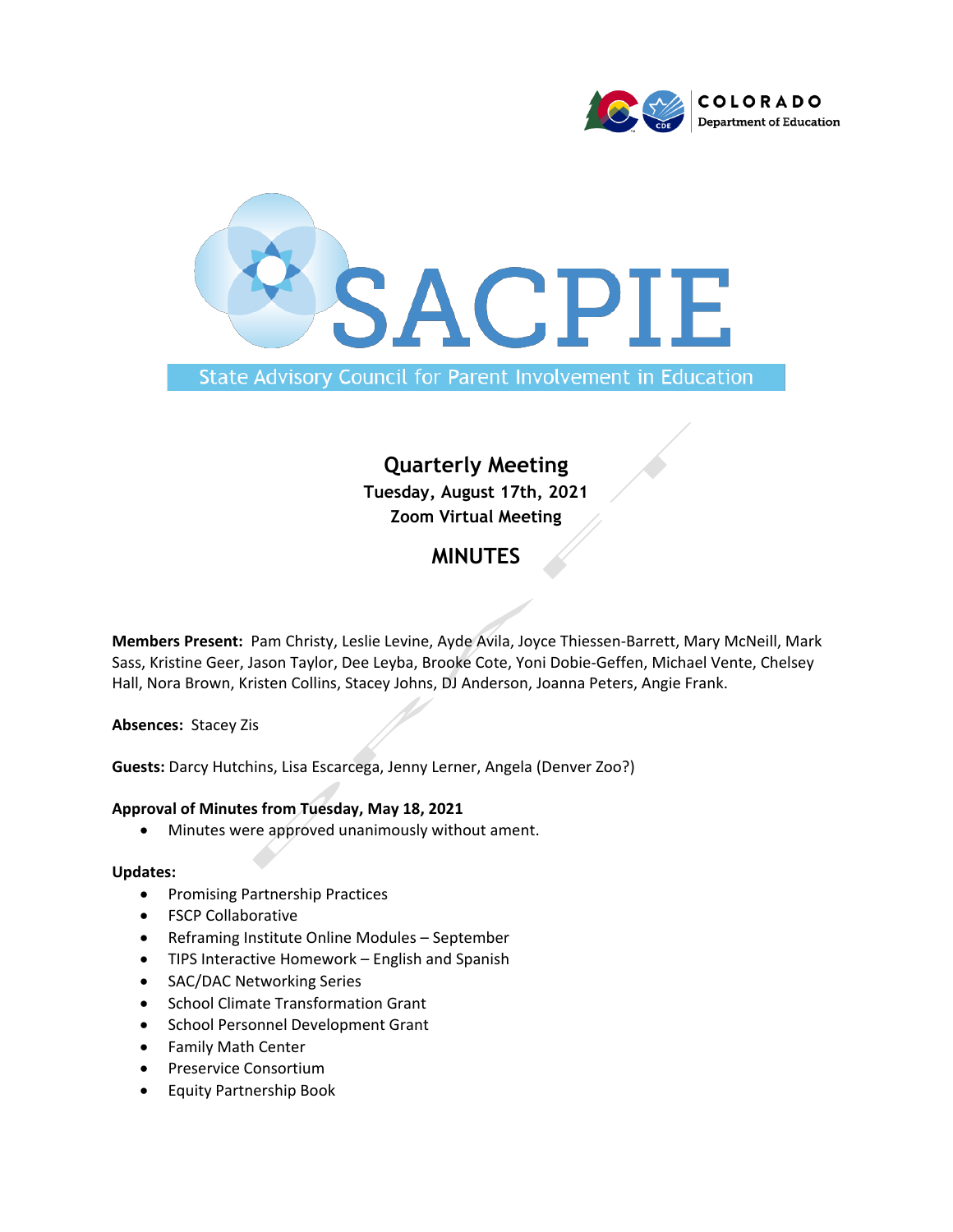#### **Content Review:**

- **Research & Theory**:
- Overlapping Spheres of Influence
- National Standards for Family School Partnerships
- CDE FSCP Framework
- **Framing Strategies**:
- Space Launch Metaphor
- Opportunity for All

Equity Partnerships, 2020: *"Family, School, and community engagement in the context of serving the academic and social needs of diverse school population requires mindful intentional-ness. One must be aware of a need to be mindful, and once awareness is piqued it must be followed by action." (p.46)*

#### **What's on the Horizon:**

- SACPIE Vacancies: being delayed to September 2021
- New Chair and Vice Chair Elections
- New CDE Rep: Jenny Lerner
- DJ Anderson and Leslie Levine positions will come to an end

Please share any announcements and provide your feedback at any time to: **Leslie Levine** at [ltlevine@strength.org](mailto:ltlevine@strength.org) **Dee Leyba** at [dleyba@lajunta.k12.co.us](mailto:dleyba@lajunta.k12.co.us) **Darcy Hutchins** at Hutchins d@cde.state.co.us

# **August 17 th 2021 SACPIE QUARTERLY MEETING RESOURCES**

Yoni Dobie-Geffen:<https://www.cde.state.co.us/accountability/stateaccountabilityaecs>

Darcy Hutchins: Here's the info about the networking series <https://www.cde.state.co.us/uip/sacdacnetworking>

Angela Barber (Denver Zoo)

Please reach out at any time! Angela Baber, Director of Learning Experiences, Denver Zoo.

#### **[Abarber@denverzoo.org](mailto:Abarber@denverzoo.org)**

We have Virtual Classroom resource page for teachers and families, as well as facilitated programming – both in person and virtual. Feel free to share with your networks. **<https://denverzoo.org/virtual-classroom/>**

Yoni Dobie-Geffen: Flamboyan Beginning of Year Relationship Building Toolkit: [https://s28742.pcdn.co/wp-content/uploads/2020/08/2021-Beginning-of-the-Year-](https://s28742.pcdn.co/wp-content/uploads/2020/08/2021-Beginning-of-the-Year-Relationship-Building-Toolkit-ENG-%E2%80%93-Flamboyan-Foundation.pdf)[Relationship-Building-Toolkit-ENG-%E2%80%93-Flamboyan-Foundation.pdf](https://s28742.pcdn.co/wp-content/uploads/2020/08/2021-Beginning-of-the-Year-Relationship-Building-Toolkit-ENG-%E2%80%93-Flamboyan-Foundation.pdf)